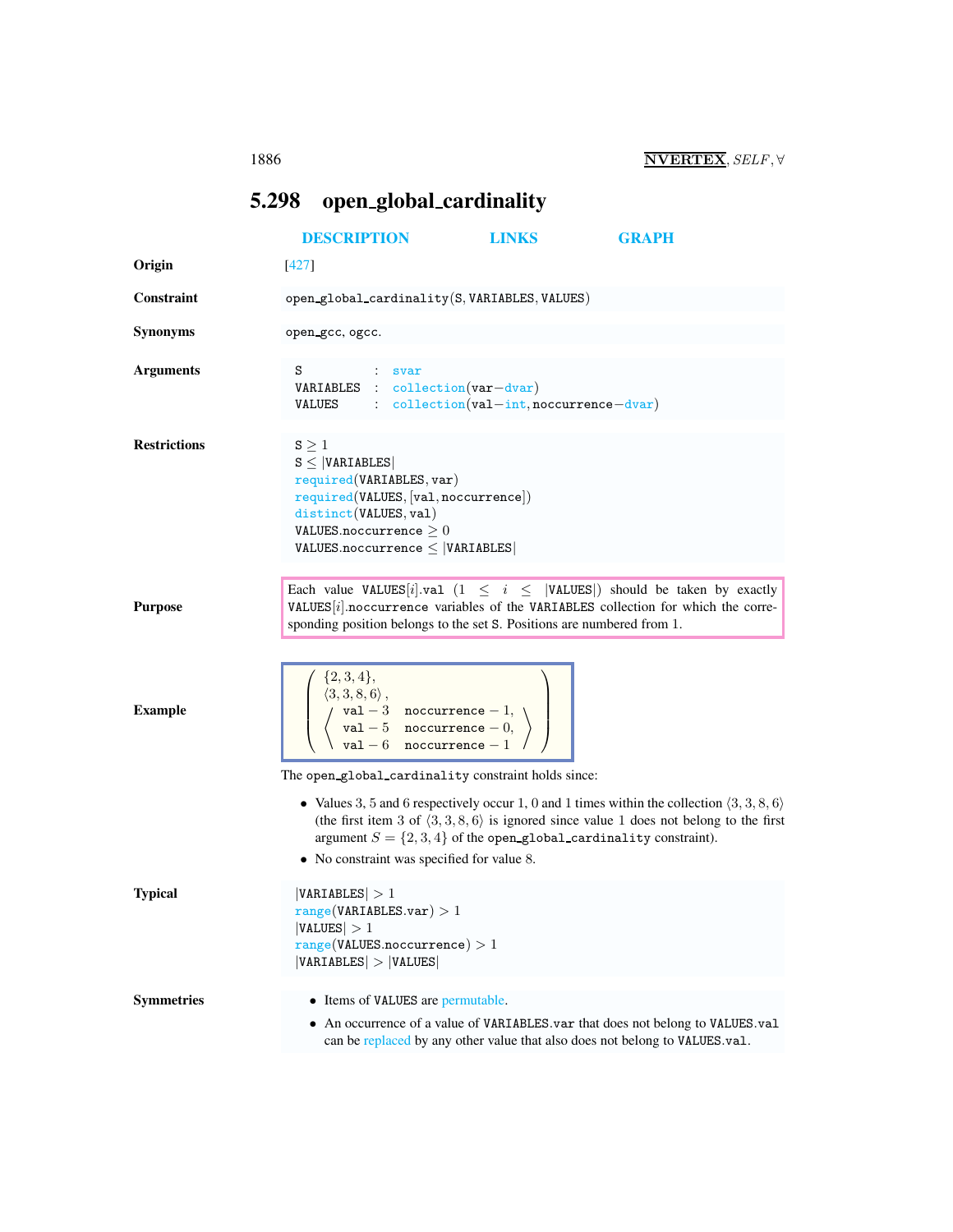## <sup>20060824</sup> 1887

<span id="page-1-0"></span>

| <b>Usage</b>     | In their article [427], W.-J. van Hoeve and J.-C. Régin motivate the<br>open_global_cardinality constraint by the following scheduling problem. Con-<br>sider a set of activities (where each activity has a fixed duration 1 and a start variable)<br>that can be processed on two factory lines such that all the activities that will be<br>processed on a given line must be pairwise distinct. This can be modelled by using one<br>open_global_cardinality constraint for each line, involving all the start variables<br>as well as a set variable whose final value specifies the set of activities assigned to that<br>specific factory line. |
|------------------|--------------------------------------------------------------------------------------------------------------------------------------------------------------------------------------------------------------------------------------------------------------------------------------------------------------------------------------------------------------------------------------------------------------------------------------------------------------------------------------------------------------------------------------------------------------------------------------------------------------------------------------------------------|
|                  | Note that this can also be directly modelled by a single diffn constraint. This is done by<br>introducing an assignment variable for each activity. The initial domain of each assignment<br>variable consists of two values that respectively correspond to the two factory lines.                                                                                                                                                                                                                                                                                                                                                                    |
| <b>Remark</b>    | In their article $[427]$ , W.-J. van Hoeve and J.-C. Régin consider the case where we have no<br>counter variables for the values, but rather some lower and upper bounds (i.e., in fact the<br>open_global_cardinality_low_up constraint).                                                                                                                                                                                                                                                                                                                                                                                                            |
| <b>Algorithm</b> | A slight adaptation of the flow model that handles the original global_cardinality con-<br>straint $[342]$ is described in [427].                                                                                                                                                                                                                                                                                                                                                                                                                                                                                                                      |
| See also         | common keyword:<br>global_cardinality_low_up(assignment, counting constraint),<br>open_among (open constraint, counting constraint),<br>open_atleast, open_atmost (open constraint, value constraint).<br>hard version: global_cardinality.                                                                                                                                                                                                                                                                                                                                                                                                            |
|                  | specialisation: open_alldifferent (each active value <sup>14</sup> should occur at most once),<br>open_global_cardinality_low_up(variable replaced by fixed interval).                                                                                                                                                                                                                                                                                                                                                                                                                                                                                 |
|                  | used in graph description: in_set.                                                                                                                                                                                                                                                                                                                                                                                                                                                                                                                                                                                                                     |
| <b>Keywords</b>  | application area: assignment.                                                                                                                                                                                                                                                                                                                                                                                                                                                                                                                                                                                                                          |
|                  | <b>constraint arguments:</b> constraint involving set variables.                                                                                                                                                                                                                                                                                                                                                                                                                                                                                                                                                                                       |
|                  | <b>constraint type:</b> open constraint, value constraint, counting constraint.                                                                                                                                                                                                                                                                                                                                                                                                                                                                                                                                                                        |
|                  | filtering: flow.                                                                                                                                                                                                                                                                                                                                                                                                                                                                                                                                                                                                                                       |

<span id="page-1-1"></span><sup>&</sup>lt;sup>14</sup>An *active value* corresponds to a value occuring at a position mentionned in the set S.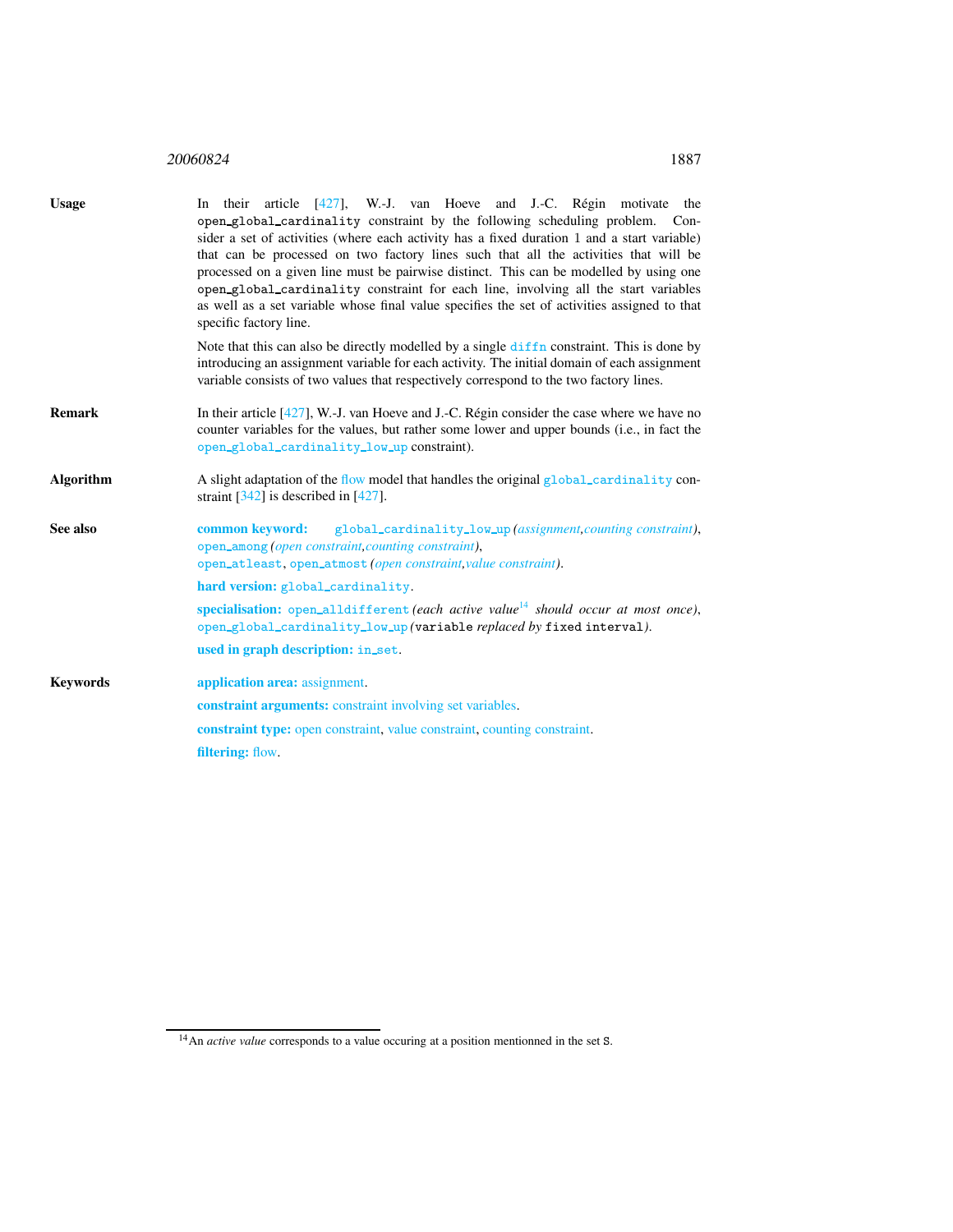<span id="page-2-0"></span>For all items of VALUES:

| Arc input(s)        | VARIABLES                                                                                                                                                        |
|---------------------|------------------------------------------------------------------------------------------------------------------------------------------------------------------|
| Arc generator       | $SELF \mapsto$ collection(variables)                                                                                                                             |
| <b>Arc arity</b>    |                                                                                                                                                                  |
| Arc constraint(s)   | $\bullet$ variables.var = VALUES.val<br>$\bullet$ in_set(variables.key, S)                                                                                       |
| Graph property(ies) | $\mathbf{N} \mathbf{V} \mathbf{E} \mathbf{R} \mathbf{T} \mathbf{E} \mathbf{X} = \mathbf{V} \mathbf{A} \mathbf{L} \mathbf{U} \mathbf{E} \mathbf{S}$ . noccurrence |
|                     |                                                                                                                                                                  |

Graph model Since we want to express one unary constraint for each value we use the "For all items of VALUES" iterator. The only difference with the graph model of the global\_cardinality constraint is the arc constraint where we also specify that the position of the considered variable should belong to the first argument S.

> Part (A) of Figure [5.615](#page-2-1) shows the initial graphs associated with each value 3, 5 and 6 of the VALUES collection of the Example slot. Part (B) of Figure [5.615](#page-2-1) shows the two corresponding final graphs respectively associated with values 3 and 6 that are both assigned to those variables of the VARIABLES collection for which the index belongs to S (since value 5 is not assigned to any variable of the VARIABLES collection the final graph associated with value 5 is empty). Since we use the NVERTEX graph property, the vertices of the final graphs are stressed in bold.



<span id="page-2-1"></span>Figure 5.615: Initial and final graph of the open global cardinality constraint